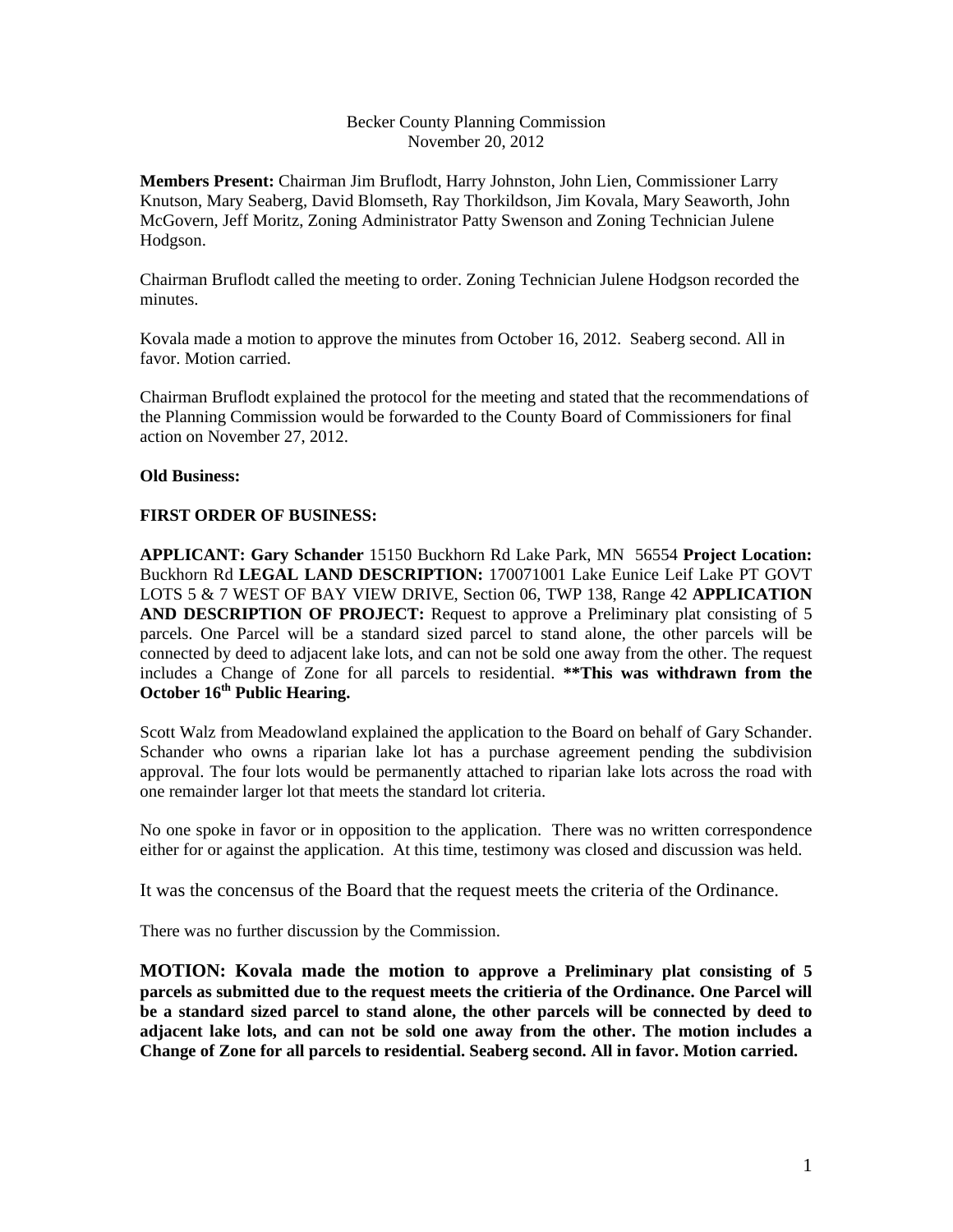#### **New Business:**

### **FIRST ORDER OF BUSINESS:**

**APPLICANT: Ronald (Dave) & Sandra Christensen** 630 Gaston Ave. Shoreview, MN 55126 **Project Location:** 34594 E. Boot Lake Rd **LEGAL LAND DESCRIPTION:** Parcel# 270181000 Savannah Township Boot Lake GOV'T LOT 6, Section 32, TWP 142, Range 36 **APPLICATION AND DESCRIPTION OF PROJECT:** Request an approval of a certificate of survey to allow Tract A (89,664 sq ft), Tract B (64,195 sq ft) and a remainder tract of 24.82 acres. The request includes a Change of Zone from Agricultural to Residential for all three tracts.

Ronald Christensen explained the application to the Board. Kovala noted the only buildable area on tract B is east of the roadbed area. Kovala also noted that Tract A would require a boardwalk for access to the lake over the wetlands.

No one spoke in favor or in opposition to the application. Swenson read a letter from Soil and Water Director Brad Grant stating a "no loss" permit is required from soil and water and Zoning for a Boardwalk area to allow a 10' access path through the wetlands to the lake for tract A. At this time, testimony was closed and discussion was held.

Knutson noted the request for change of zone was for the entire property, which was proper in case more subdivision occurs in the future.

There was no further discussion by the Commission.

**MOTION: Kovala made the motion to approve a certificate of survey as submitted to allow Tract A (89,664 sq ft), Tract B (64,195 sq ft) and a remainder tract of 24.82 acres due to the request meets the criteria of the Ordinance. The motion includes a Change of Zone from Agricultural to Residential for all three tracts. Johnston second. All in favor. Motion carried.** 

### **SECOND ORDER OF BUSINESS:**

**APPLICANT: Dennis & Peggy Olson** 13486 Rosman Erickson Rd Lake Park, MN 56554 **Project Location:** 13486 Rosman Erickson Rd **LEGAL LAND DESCRIPTION:** 060061000 Cormorant Township Rossman Lake GOVT LOTS 7 & 8 LESS PLAT EMERALD BAY & LESS .09 AC IN GOVT LOT 7 PT 06.0679.000 & LESS 1.84 AC FOR TRACTS E & F AKA 010 & 012 & LESS .93 FOR TRACT G AKA 014; & LESS 2.38 AC GOVT LOT 8 & LESS 6.84 AC TRACTS A-D IN GOVT LOT 8 AKA 002-005, Section 04, TWP 138, Range 43, Cormorant Twp. **APPLICATION AND DESCRIPTION OF PROJECT:** Request an approval of a Certificate of Survey to allow Tract H (40,094 sq ft) and Tract I (40,054 sq ft). The request includes a Change of Zone from Agriculture to Residential for both tracts.

Scott Walz from Meadowland explained the application to the Board on behalf of Dennis & Peggy Olson. The two tracts on the north side of the road are large enough to "stand alone" as standard sized parcels and are consistent with the previous tracts that have been approved. Kovala asked why there was a 66' area left between Tract D and Tract I to which Walz answered for legal access to the back remainder tract.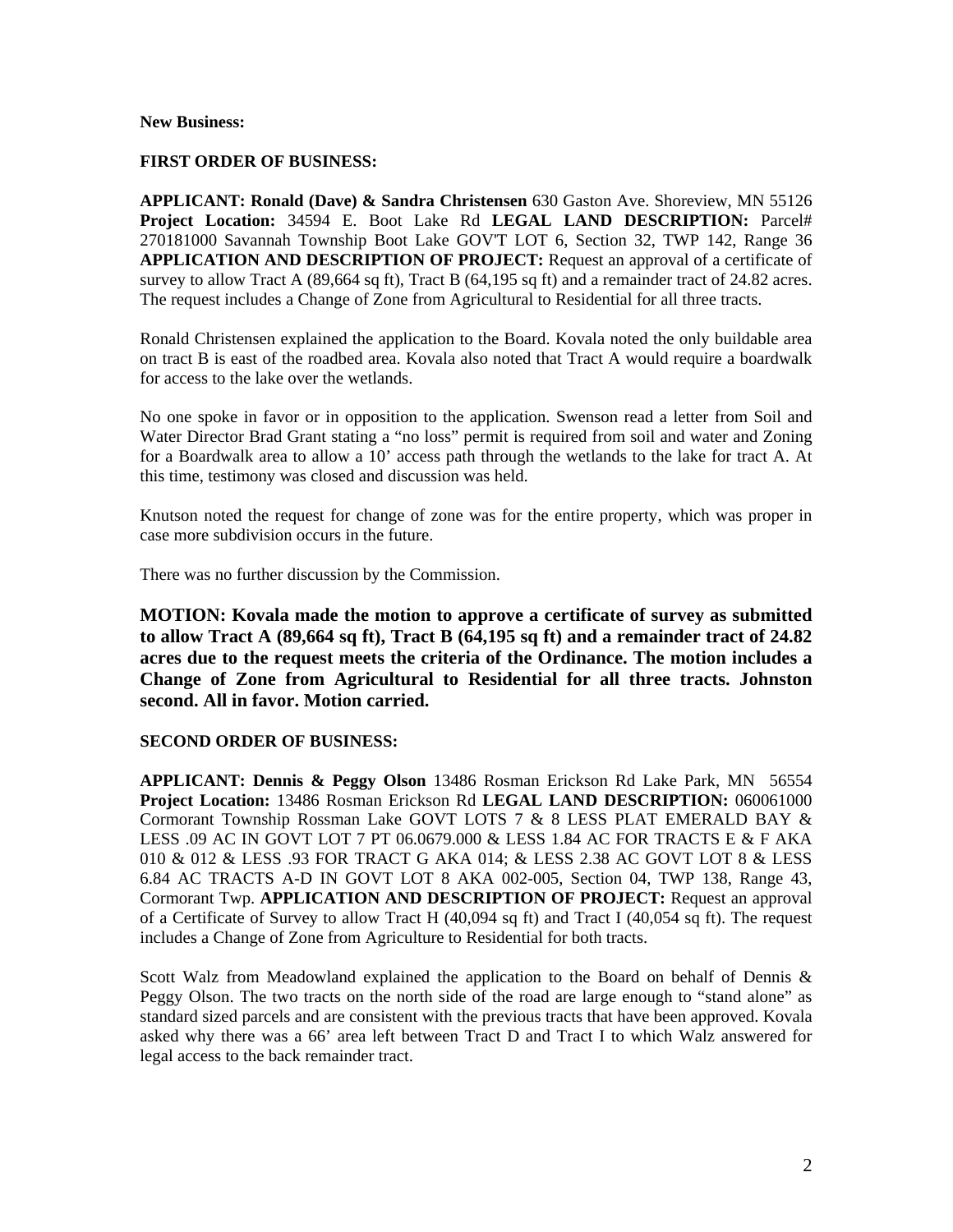No one spoke in favor or in opposition to the application. There was no written correspondence either for or against the application. At this time, testimony was closed and discussion was held.

It was the concensus of the Board that the request meets the criteria of the Ordinance.

There was no further discussion by the Commission.

**MOTION: Johnston made the motion to approve of a Certificate of Survey to allow Tract H (40,094 sq ft) and Tract I (40,054 sq ft) due to the request meets the criteria of the Ordinance. The motion includes a Change of Zone from Agriculture to Residential for both tracts. Seaberg second. All in favor. Motion carried.**

# **THIRD ORDER OF BUSINESS:**

**APPLICANT: Karen Garrity** 1904 Valkyrie Drive NW Rochester, MN 55901 **Project Location:** 13085 Cormorant Beach Rd **LEGAL LAND DESCRIPTION:** Parcel#: 06.0291.000 and Parcel # 06/0608.000 Cormorant Township Cormorant Lake GOVT LOT 1 LESS S 15 AC & LESS PLATTED PART, & LESS HOLIDAY BCH RD & LESS 1.07 AC; & 1/2 VAC ROAD DOC 599336 AKA .32 AC LOT 10 EX 1.39 AC FOR 06.0609.000, 1/2 VAC RD DOC 599336 AKA .33 AC & LOT 9 Section 22, Township 138, Range 043 **APPLICATION AND DESCRIPTION OF PROJECT:** Request an approval of a Certificate of survey with lot line adjustments of two  $(2)$  parcels to allow four  $(4)$  parcels  $(A 1.35, B 1.01, C 2.52$  and D 1.20). The Request includes a Change of Zone from Agricultural to Residential for all properties.

Scott Walz from Meadowland explained the application to the Board on behalf of Karen Garrity. There were two existing tracts and the owner wishes to subdivide the two tracts into four tracts. Only one parcel would be lakeshore/riparian with the other three tracts further back from the lake and all of the parcels will meet the standard sized parcel requirements. Kovala noted the new lots would not have access rights to the lake to which Walz stated the owner is aware of this.

No one spoke in favor or in opposition to the application. There was no written correspondence either for or against the application. At this time, testimony was closed and discussion was held.

It was the concensus of the Board that the request meets the criteria of the Ordinance.

There was no further discussion by the Commission.

**MOTION: Seaberg made a motion to approve a Certificate of survey with lot line adjustments to two (2) parcels to allow four (4) parcels (A 1.35, B 1.01, C 2.52 and D 1.20) due to the request meets the criteria of the Ordinance. The motion includes a Change of Zone from Agricultural to Residential for all properties. Blomseth second. All in Favor. Motion Carried.** 

# **FOURTH ORDER OF BUSINESS:**

**APPLICANT: Mark/Mike Spadgenske** 54795 St. Hwy 87 Menahga, MN 56464 **Project Location:** 54795 St. Hwy 87 **LEGAL LAND DESCRIPTION:** Parcel#: 260127000 Township: Runeberg S1/2 OF NE1/4; SE1/4; NE1/4 OF SW1/4; & PT SE1/4 OF SW1/4: COMM NW COR TH S 340' ON W LN TH NELY TO NE COR, TH W AL N LN TO POB AKA 5.10 ACRES, Section 20, TWP 138, Range 36 **APPLICATION AND DESCRIPTION OF PROJECT:**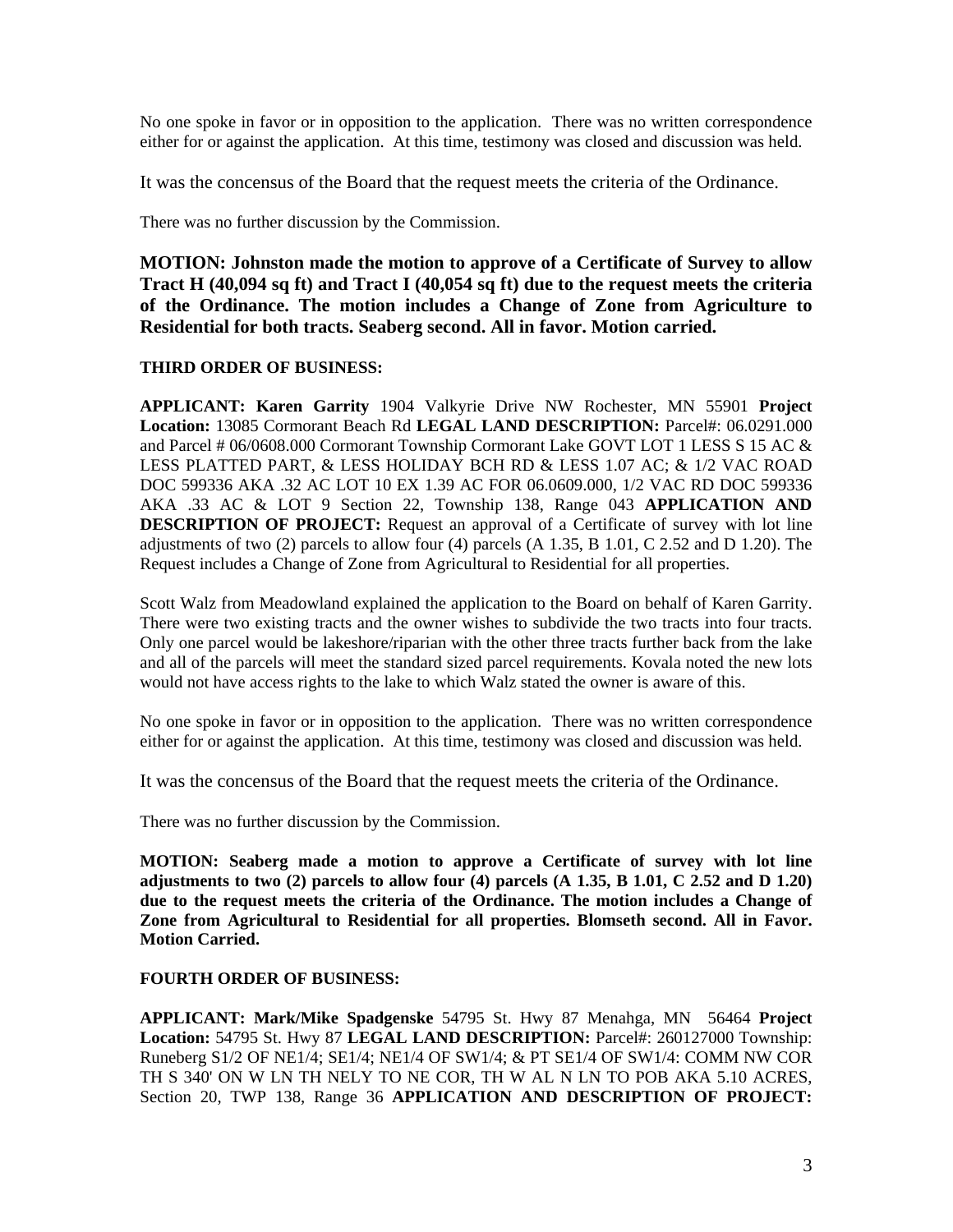Request a Conditional Use Permit to have a gravel pit for crushing of gravel and rocks in an Agricultural Zone.

Nate Gerdes explained the application to the Board on behalf of Mark Spadgenske. The gravel would be used for mainly Township road purposes. Kovala asked how deep the digging would go and what would be done to the area after all of the gravel was extracted to which Gerdes stated they are only proposing to take down the existing hill and the area would be sloped back to a 3/1 or 4/1 slope. Johnston asked when they propose to do the crushing work to which Gerdes stated depending on the weather and road restrictions it would be either April or May of 2013 and would last for 2-3 weeks. The gravel would then be hauled off site over a period of 3-4 years until depleted. Kovala reconfirmed that the crushing would be very short term but the hauling of the gravel would be a number of years to which Gerdes answered yes. Johnston asked after the property is depleted of the gravel, when would the restoration start to which Gerdes answered immediately. Kovala noted the existing owners have cattle and would want the area reclaimed as soon as possible for pasture.

No one spoke in favor or in opposition to the application. Swenson read letters in the file from neighbors Pat Butler and Jordan and Paula Simi regarding concerns of an artesion well on the property and noise from the crushing equipment. At this time, testimony was closed and discussion was held.

Knutson asked how far the work area would be from the artesian well/creek area to which Mark Spadgenske answered about 700 feet away. Spadgenske added the project will not be digging by that area. The proposal is just for getting rid of the hill and bank area that has been previously dug into.

There was no further discussion by the Commission.

**MOTION: Lien made a motion to approve a Conditional Use Permit to have a gravel pit for crushing of gravel and rocks as submitted due to the request meets the criteria of the Ordinance. Kovala second. All in favor. Motion carried.** 

# **FIFTH ORDER OF BUSINESS:**

**APPLICANT: Jeff & Janaya Davis** 21696 Co Hwy 29 Detroit Lakes, MN 56501 **Project Location:** 21696 Co Hwy 29 **LEGAL LAND DESCRIPTION:** Parcel# 100003001 Township: Erie PT SW1/4 OF NE1/4 & PT GOVT LOT 2: BEG SE COR LOT 1 BLK 2 COTTON EAST TH E 588.06' TO CSAH #29, NW 433.51' TO SLY LN SANDY BCH RD, TH WLY & SLY AL RD TO N LN LOT 1, E 128' TO NE COR LOT 1, TH S 150' TO POB, Section 01, TWP 139, Range 40 **APPLICATION AND DESCRIPTION OF PROJECT:** Request an after the fact Conditional Use Permit to allow a seasonal Garden Boutique business to continue on the agriculturaly zoned property.

Janaya and Jeff Davis explained the application to the Board. Davis stated the request is for a small business and most of her requests are for off site work for planting window boxes, planters and flowerbeds. The request includes 3 open houses for customers to come into their home for education and help to design gardens and flowerbed areas. The plan does not include putting a nursery on the property and there is adequate parking area for visitors. Knutson asked how many people attend the open houses at one time to which Davis answered 4-5 people and they are invited by invitation only. Bruflodt noted Davis already has several future open houses scheduled per a website and Davis stated yes but most of her business is not done at her house but is done at